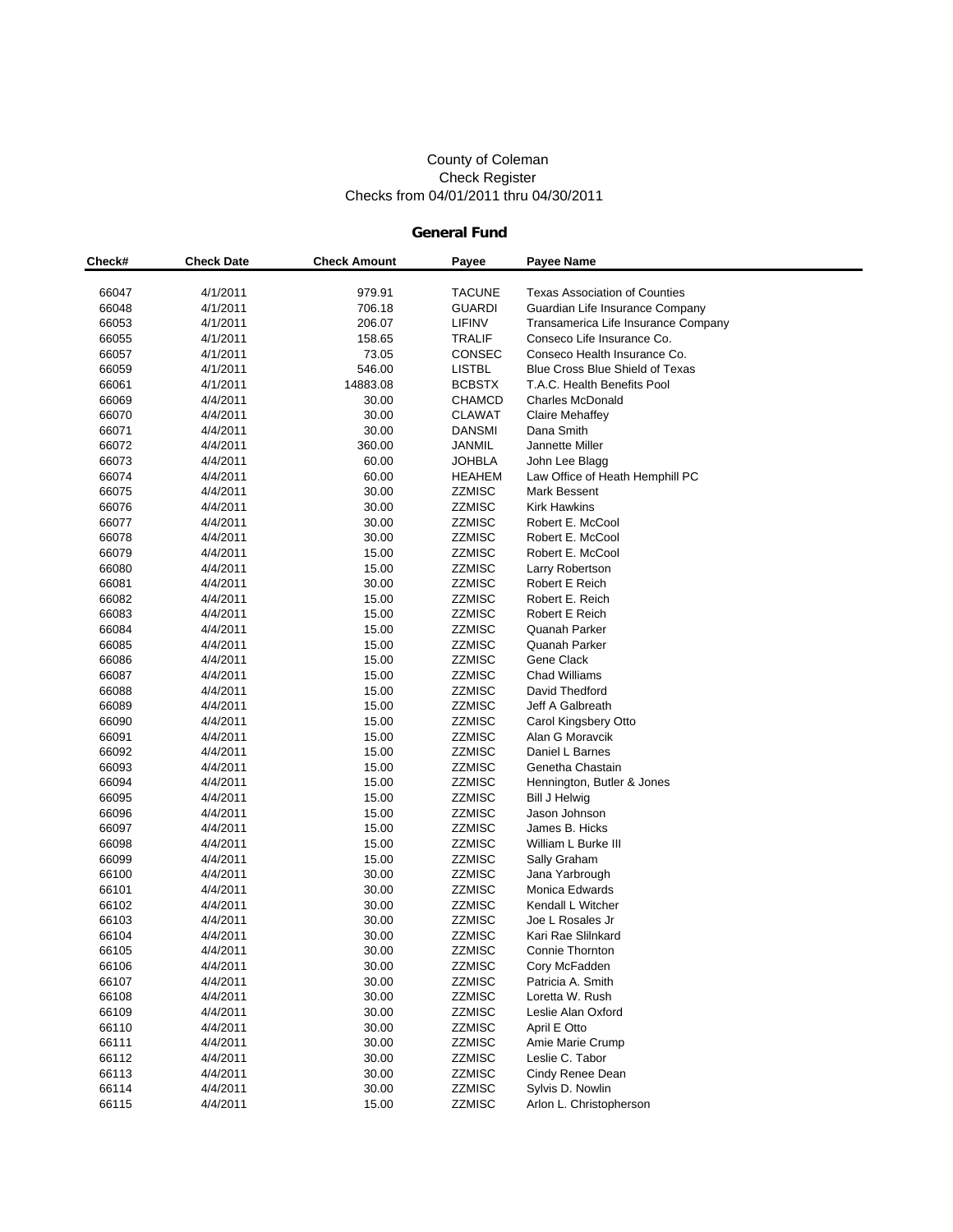| 66116          | 4/4/2011             | 15.00           | ZZMISC           | Mark T Brown                              |
|----------------|----------------------|-----------------|------------------|-------------------------------------------|
| 66117          | 4/4/2011             | 15.00           | ZZMISC           | Ernest S. DeLeon                          |
| 66118          | 4/4/2011             | 15.00           | ZZMISC           | Kelie Tidwell                             |
| 66119          | 4/4/2011             | 15.00           | ZZMISC           | Deanna L Boatright                        |
| 66120          | 4/4/2011             | 15.00           | ZZMISC           | Shannon Burfield                          |
| 66121          | 4/4/2011             | 15.00           | ZZMISC           | Kristi L Williams                         |
| 66122          | 4/4/2011             | 15.00           | ZZMISC           | Marty A. Pugh                             |
| 66123          | 4/4/2011             | 15.00           | ZZMISC           | Nikki L Donham                            |
| 66124          | 4/4/2011             | 15.00           | ZZMISC           | Kaci D Almgren                            |
| 66125          | 4/4/2011             | 15.00           | ZZMISC           | Larry W Grant                             |
| 66126          | 4/4/2011             | 15.00           | ZZMISC           | Susan L Sparkman                          |
| 66127          | 4/4/2011             | 15.00           | ZZMISC           | Bobby McCullough                          |
| 66128          | 4/4/2011             | 15.00           | ZZMISC           | Jennifer Hagrell                          |
| 66129          | 4/4/2011             | 15.00           | ZZMISC           | Kristi Graves Castillo                    |
| 66130          | 4/4/2011             | 15.00           | ZZMISC           | William P. Bennett                        |
| 66131          | 4/4/2011             | 15.00           | ZZMISC           | Charles F. Cope                           |
| 66132          | 4/4/2011             | 15.00           | ZZMISC           | Nathan E Murrell                          |
| 66133          | 4/4/2011             | 15.00           | ZZMISC           | Donald W Robison                          |
| 66134          | 4/4/2011             | 15.00           | ZZMISC           | Donna R Rambo                             |
| 66135          | 4/4/2011             | 15.00           | ZZMISC           | Lynn J Wagner                             |
| 66136          | 4/4/2011             | 15.00           | ZZMISC           | Charlotte Johns                           |
| 66137          | 4/4/2011             | 15.00           | ZZMISC           | <b>Brett Autry</b>                        |
| 66138          | 4/4/2011             | 15.00           | ZZMISC           | Jason John Dane                           |
| 66139          | 4/4/2011             | 15.00           | ZZMISC           | Rebecca K Palmer                          |
| 66140          | 4/4/2011             | 15.00           | ZZMISC           | Leticia Castillo-Garcia                   |
| 66141          | 4/4/2011             | 15.00           | ZZMISC           | Elvira D Torres                           |
| 66142          | 4/4/2011             | 15.00           | ZZMISC           | Lanny D Purcell                           |
| 66143          | 4/4/2011             | 15.00           | <b>ZZMISC</b>    | Janie Banta                               |
| 66144          | 4/4/2011             | 30.00           | <b>ZZMISC</b>    | Chris Carnahan                            |
| 66145          | 4/4/2011             | 30.00           | <b>MONSHE</b>    | Monte Sherrod Attorney                    |
|                | 4/4/2011             |                 | NITMEA           | Nita Meador Attorney                      |
| 66146<br>66147 | 4/4/2011             | 960.00<br>15.00 | SAMMOO           | Sam Moore                                 |
| 66148          | 4/4/2011             | 30.00           | STUHOL           | Stuart Holden                             |
| 66149          | 4/4/2011             |                 | <b>TIMCOP</b>    | <b>Tim Copeland Attorney</b>              |
| 66150          | 4/4/2011             | 15.00           | <b>TODSTE</b>    | <b>Todd Steele</b>                        |
|                |                      | 30.00           |                  | Victoria Carter                           |
| 66151          | 4/4/2011             | 15.00           | VICTCA           |                                           |
| 66152          | 4/4/2011             | 30.00           | ZZMISC           | Amie Marie Crump                          |
| 66155          | 4/8/2011             |                 | <b>GUETIF</b>    | Tiffany D. Guerrero                       |
| 66156          | 4/8/2011             |                 | <b>BAKNAN</b>    | Nancy G Baker                             |
| 66157          | 4/8/2011             |                 | <b>BERCAR</b>    | Carla J Berry                             |
| 66158          | 4/8/2011             |                 | <b>BURCHR</b>    | Christin D Burris                         |
| 66159          | 4/8/2011             |                 | CAMWIL           | William N Campbell                        |
| 66160          | 4/8/2011             |                 | <b>CONCHR</b>    | Christine D Connelly                      |
| 66161          | 4/8/2011             |                 |                  |                                           |
| 66162          |                      |                 | <b>DUNDAV</b>    | David L Dunlap                            |
| 66163          | 4/8/2011             |                 | GEOJAR           | Jarvis M George                           |
|                | 4/8/2011             |                 | HARBEV           | Beverly K Harris                          |
| 66164          | 4/8/2011             |                 | HUDDAR           | Darlene A Huddle                          |
| 66165          | 4/8/2011             |                 | LEMCAT           | Cathryn R LeMay                           |
| 66166          | 4/8/2011             |                 | MAYMAR           | Margie K Mayo                             |
| 66167          | 4/8/2011             |                 | SMIPAT           | Patricia S McMillan                       |
| 66168          | 4/8/2011             |                 | <b>MENSTA</b>    | Stacey D Mendoza                          |
| 66169          | 4/8/2011             |                 | <b>ROSJOE</b>    | Joe L Rose                                |
| 66170          | 4/8/2011             |                 | TRAJAM           | Jamie L Trammell                          |
| 66171          | 4/8/2011             |                 | WATJOE           | Joe D Watson                              |
| 66172          | 4/8/2011             |                 | <b>BEARIC</b>    | <b>Richard L Beal</b>                     |
| 66173          | 4/8/2011             |                 | DAVBOB           | Bobby A Davis                             |
| 66174          | 4/8/2011             |                 | <b>STEJOH</b>    | Johnny M Stephenson                       |
| 66175          | 4/8/2011             |                 | WILMAR           | Mark L Williams                           |
| 66176          | 4/8/2011             |                 | CROBOB           | Bobby J Croft                             |
| 66177          | 4/8/2011             |                 | <b>FORTER</b>    | Terry G Fortune                           |
| 66178          | 4/8/2011             |                 | ROBOLL           | Ollie W Roberson, Jr.                     |
| 66179          | 4/8/2011             |                 | <b>DILEDD</b>    | Eddie W Dillard                           |
| 66180          | 4/8/2011             |                 | <b>MORJOE</b>    | William J Morris                          |
| 66181<br>66182 | 4/8/2011<br>4/8/2011 |                 | PEEDAV<br>LAWSCO | David P Peeples, III<br>Scotty W Lawrence |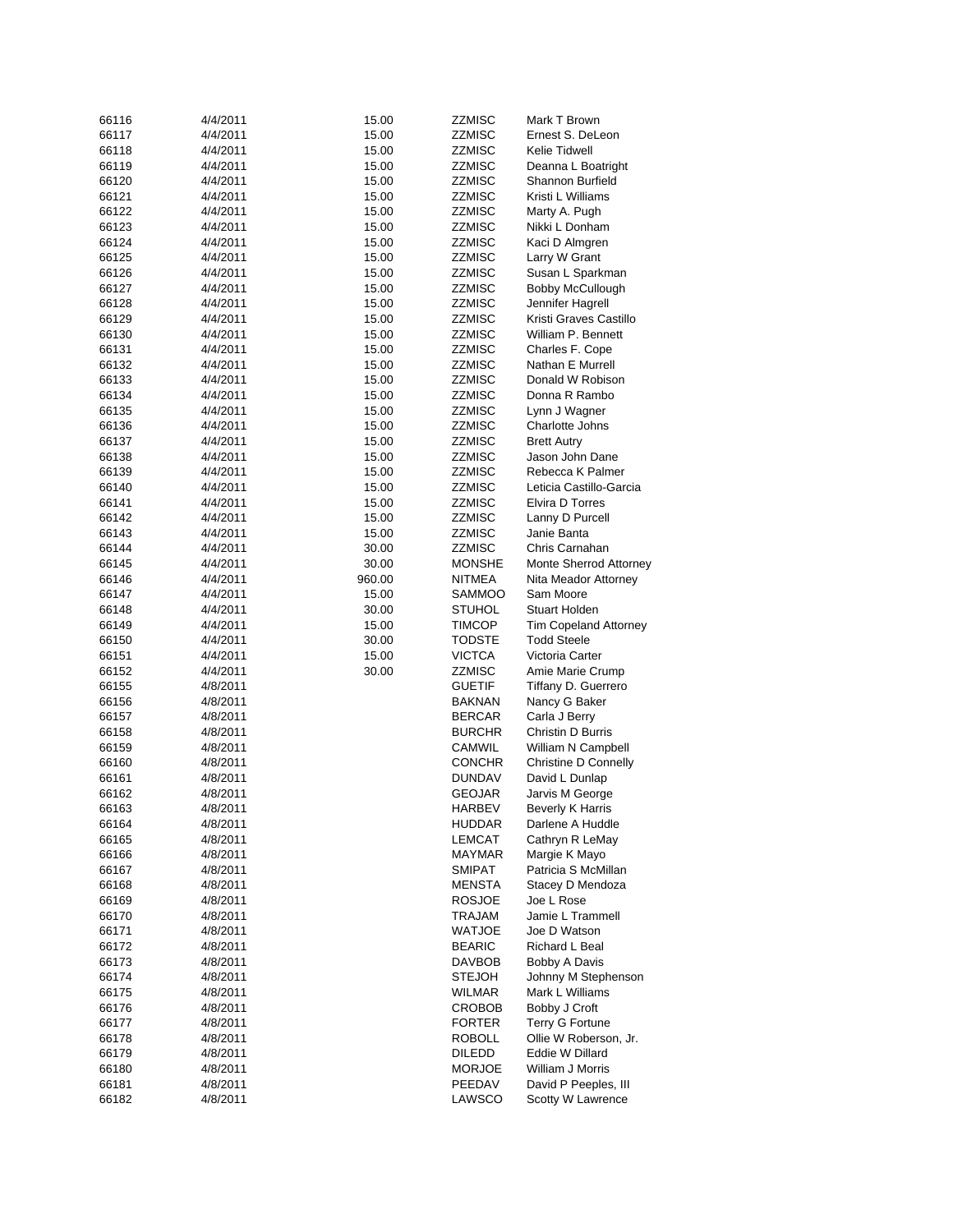| 66183          | 4/8/2011               |                    | SMIMAR                  | Mark R Smith                                                        |
|----------------|------------------------|--------------------|-------------------------|---------------------------------------------------------------------|
| 66184          | 4/8/2011               |                    | ROMALE                  | Alejandro Torres-Romero                                             |
| 66185          | 4/8/2011               |                    | <b>BOWROB</b>           | Robert L Bowen                                                      |
| 66186          | 4/8/2011               |                    | <b>MCKDAN</b>           | Danny M McKinzie                                                    |
| 66187          | 4/8/2011               |                    | WALMAC                  | Mackie J Walters                                                    |
| 66188          | 4/7/2011               |                    | <b>WOOCON</b>           | Connie Y Beloat                                                     |
| 66189          | 4/7/2011               |                    | COGLES                  | Leslie W Cogdill                                                    |
| 66190          | 4/7/2011               |                    | HAMMIC                  | Linda M Hammonds                                                    |
| 66191          | 4/7/2011               |                    | JONNOR                  | Norma J Jones                                                       |
| 66192          | 4/7/2011               |                    | JONRAY                  | Raymond E Jones, Sr.                                                |
| 66193          | 4/7/2011               |                    | LANARC                  | Archie W Lancaster                                                  |
| 66194          | 4/7/2011               |                    | LAWJES                  | Jessie W Laws                                                       |
| 66195          | 4/7/2011               |                    | MOONAT                  | Natasha G Moody                                                     |
| 66196          | 4/7/2011               |                    | <b>PLUVIC</b>           | Vickie S Plummer                                                    |
| 66197          | 4/7/2011               |                    | <b>PONGER</b>           | Gerald L Pond                                                       |
| 66198          | 4/7/2011               |                    | TURROB                  | Robert W Turner                                                     |
| 66199          | 4/7/2011               |                    | <b>WATCHA</b>           | Charles B Watson                                                    |
| 66200          | 4/7/2011               |                    | <b>WATCIN</b>           | Cindy L Watson                                                      |
| 66201          | 4/7/2011               |                    | WATJER                  | Jeromy Watson                                                       |
| 66202          | 4/7/2011               |                    | WILWIL                  | Willie D Williams                                                   |
| 66203          | 4/7/2011               |                    | <b>WIPDAN</b>           | Daniel L Wipff                                                      |
| 66204          | 4/11/2011              | 83.42              | <b>MAYDIS</b>           | Margie Mayo, Dist Clerk                                             |
| 66205          | 4/11/2011              | 178.04             | ABICOU                  | Abilene Court Reporters                                             |
| 66206          | 4/11/2011              | 292.98             | ADVOFF                  | Advantage Office Products LLC                                       |
| 66207          | 4/11/2011              | 444.27             | BEAGRA                  | Bear Graphics, Inc.                                                 |
| 66208          | 4/11/2011              | 940.61             | BENKEI                  | Ben E. Keith Company                                                |
| 66209          | 4/11/2011              | 2,067.53           | <b>BERMAR</b>           | Berry Marketing Inc.                                                |
| 66210          | 4/11/2011              | 325.00             | <b>CMCDON</b>           | <b>Charles McDonald</b>                                             |
| 66211          | 4/11/2011              | 27.00              | <b>CHRBUR</b>           | <b>Christin Burris</b>                                              |
| 66212          | 4/11/2011              | 1,874.97           | <b>CITCOL</b>           | City of Coleman                                                     |
| 66213          | 4/11/2011              | 30.23              | CHR&DE                  | Coleman Chronicle & DV                                              |
| 66214          | 4/11/2011              | 59.00              | COTECO                  | Coleman Co. Telecommunications                                      |
| 66215          | 4/11/2011              | 1,000.00           | CHIWEL                  | Coleman County Child Welfare                                        |
| 66216<br>66217 | 4/11/2011              | 55.82              | CCTAX                   | Coleman County Tax Assessor-Collector<br>Dennis VonWiller           |
|                | 4/11/2011<br>4/11/2011 | 1,300.00<br>416.66 | <b>DENVON</b><br>COMCOR | <b>District Adult Probation Department</b>                          |
| 66218          |                        |                    |                         |                                                                     |
|                |                        |                    |                         |                                                                     |
| 66219          | 4/11/2011              | 28.97              | <b>ALCDIS</b>           | Duckwall-Alco Stores Inc.                                           |
| 66220          | 4/11/2011              | 86.48              | <b>HIGBRO</b>           | Higginbotham Bros True Value                                        |
| 66221          | 4/11/2011              | 73.06              | <b>INTBAT</b>           | Interstate All Battery Center                                       |
| 66222          | 4/11/2011              | 400.00             | JEFJOH                  | Jeff Johnson                                                        |
| 66223          | 4/11/2011              | 56.00              | JOEROS                  | Joe L. Rose                                                         |
| 66224          | 4/11/2011              | 5.50               | JOHFEE                  | Johnson Feed Barn                                                   |
| 66225          | 4/11/2011              | 13.65              | KEEDRU                  | Keel Drug                                                           |
| 66226          | 4/11/2011              | 118.81             | KIROFF                  | Kirbo's Office Systems                                              |
| 66227          | 4/11/2011              | 183.25             | MIDAME                  | Mid-American Research Chemical                                      |
| 66228          | 4/11/2011              | 425.00             | <b>MONSHE</b>           | Monte Sherrod Attorney                                              |
| 66229          | 4/11/2011              | 300.00             | MOOPLU                  | Moore's Plumbing & remodeling                                       |
| 66230          | 4/11/2011              | 6.34               | MSB                     | Municipal Services Bureau                                           |
| 66231          | 4/11/2011              | 297.41             | <b>OFFDEP</b>           | Office Depot                                                        |
| 66232          | 4/11/2011              | 18.12              | OWLDRU                  | Owl Drug                                                            |
| 66233          | 4/11/2011<br>4/11/2011 | 44.00              | POMAST                  | Postmaster                                                          |
| 66234          |                        | 231.78<br>2,240.00 | PROBOD<br><b>RCOSHE</b> | Pro Body Works<br>Runnels County Sheriff's Dept.                    |
| 66235<br>66236 | 4/11/2011<br>4/11/2011 | 461.95             | SPRINT                  | <b>SPRINT</b>                                                       |
| 66237          | 4/11/2011              | 1,391.97           | SHOBAS                  | Shoppin Basket                                                      |
| 66238          | 4/11/2011              | 254.45             | STAMEN                  | Stacey Mendoza                                                      |
| 66239          | 4/11/2011              | 84.80              | STACOF                  | <b>Standard Coffee Service</b>                                      |
| 66240          | 4/11/2011              | 2,400.00           | TEXWIL                  | Texas Wildlife Damage Mgnt Fd.                                      |
| 66241          | 4/11/2011              | 448.80             | TINEDW                  | Tina Lamb, Court Reporter                                           |
| 66242          | 4/11/2011              | 172.70             | <b>TOSFIN</b>           | <b>Toshiba Financial Services</b>                                   |
| 66243          | 4/11/2011              | 92.23              | TYSPHA                  | <b>Tyson Pharmacy</b>                                               |
| 66244          | 4/11/2011              | 50.00              | VALCOM                  | Valera Community Center                                             |
| 66245          | 4/11/2011              | 207.24             | VERSOU                  | Verizon Southwest                                                   |
| 66246          | 4/11/2011              | 172.10             | WELFAR                  | Wells Fargo Financial Leasing<br>West Texas Fire Extinguisher, Inc. |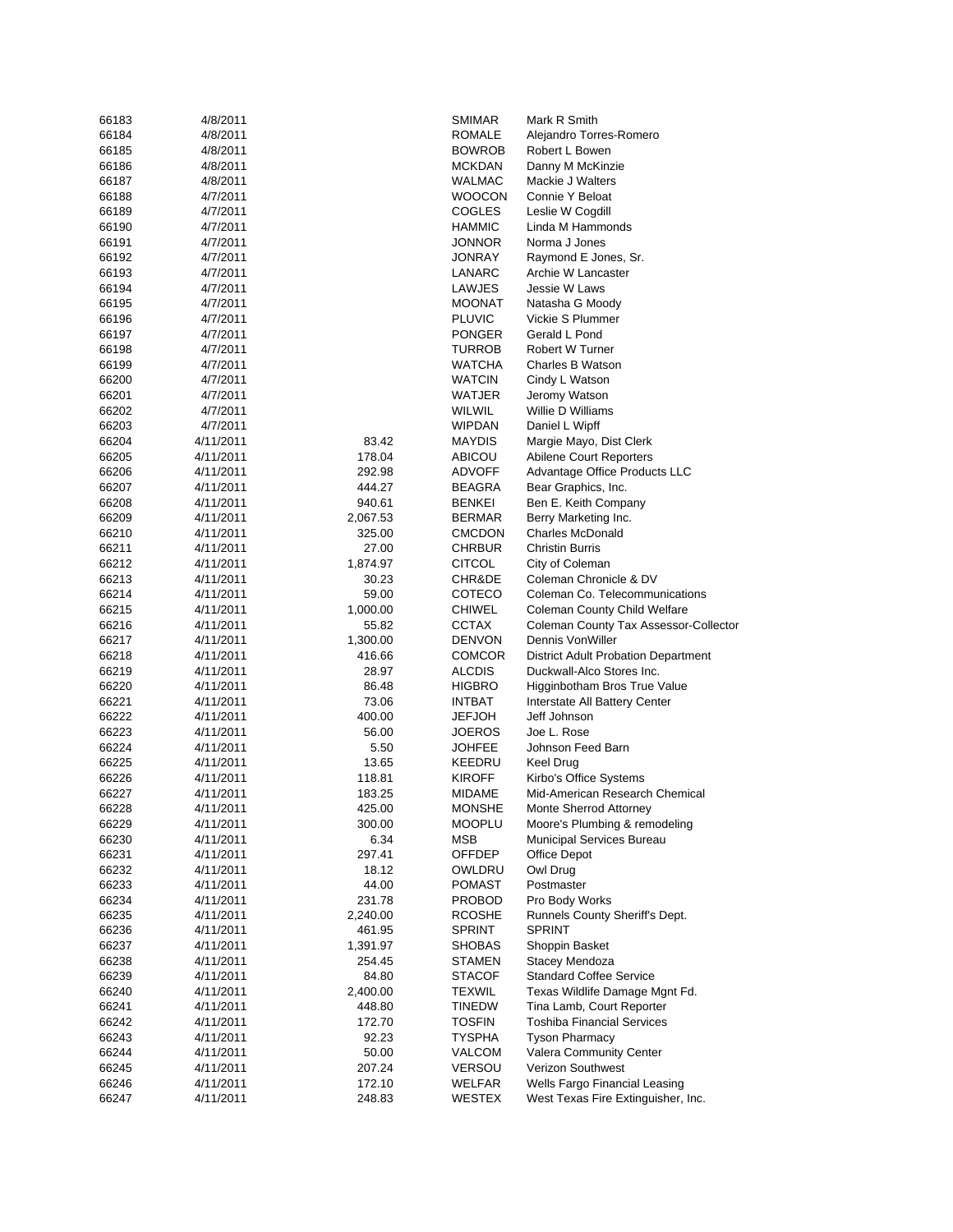| 66248 | 4/11/2011 | 242.41             | WILTIR        | <b>Williams Tire Store</b>           |
|-------|-----------|--------------------|---------------|--------------------------------------|
| 66249 | 4/11/2011 | 115.94             | XERCOR        | <b>Xerox Corporation</b>             |
| 66250 | 4/11/2011 |                    | <b>DRICON</b> | Connie M Driskill                    |
| 66251 | 4/11/2011 |                    | SANSHI        | Shirley C Sansing                    |
| 66308 | 4/12/2011 | 80.00              | ELECOU        | Eleventh Court of Appeals            |
| 66309 | 4/13/2011 | 1,097.00           | COCLER        | <b>Coleman County Clerk</b>          |
| 66310 | 4/14/2011 | 7,112.10           | <b>STACOM</b> | <b>State Comptroller</b>             |
| 66311 | 4/14/2011 | 19,094.40          | STACOM        | <b>State Comptroller</b>             |
|       |           |                    |               |                                      |
| 66312 | 4/14/2011 | 198.00             | STACOM        | <b>State Comptroller</b>             |
| 66313 | 4/22/2011 |                    | <b>GUETIF</b> | Tiffany D. Guerrero                  |
| 66314 | 4/22/2011 |                    | BAKNAN        | Nancy G Baker                        |
| 66315 | 4/22/2011 |                    | BERCAR        | Carla J Berry                        |
| 66316 | 4/22/2011 |                    | <b>BURCHR</b> | Christin D Burris                    |
| 66317 | 4/22/2011 |                    | CAMWIL        | William N Campbell                   |
| 66318 | 4/22/2011 |                    | <b>CONCHR</b> | Christine D Connelly                 |
| 66319 | 4/22/2011 |                    | DUNDAV        | David L Dunlap                       |
| 66320 | 4/22/2011 |                    | GEOJAR        | Jarvis M George                      |
| 66321 | 4/22/2011 |                    | HARBEV        | Beverly K Harris                     |
| 66322 | 4/22/2011 |                    | HUDDAR        | Darlene A Huddle                     |
| 66323 | 4/22/2011 |                    | <b>EDWTIN</b> | Tina G Lamb                          |
| 66324 | 4/22/2011 |                    | LEMCAT        | Cathryn R LeMay                      |
| 66325 | 4/22/2011 |                    | <b>MAYMAR</b> | Margie K Mayo                        |
| 66326 | 4/22/2011 |                    | <b>SMIPAT</b> | Patricia S McMillan                  |
| 66327 | 4/22/2011 |                    | MENSTA        | Stacey D Mendoza                     |
| 66328 | 4/22/2011 |                    | QUIDAR        | Darla R Quinney                      |
| 66329 | 4/22/2011 |                    | <b>ROSJOE</b> | Joe L Rose                           |
| 66330 | 4/22/2011 |                    | TRAJAM        | Jamie L Trammell                     |
|       | 4/22/2011 |                    | WATJOE        | Joe D Watson                         |
| 66331 |           |                    |               |                                      |
| 66332 | 4/22/2011 |                    | <b>BEARIC</b> | Richard L Beal                       |
| 66333 | 4/22/2011 |                    | DAVBOB        | Bobby A Davis                        |
| 66334 | 4/22/2011 |                    | STEJOH        | Johnny M Stephenson                  |
| 66335 | 4/22/2011 |                    | WILMAR        | Mark L Williams                      |
| 66336 | 4/22/2011 |                    | CROBOB        | Bobby J Croft                        |
| 66337 | 4/22/2011 |                    | <b>FORTER</b> | <b>Terry G Fortune</b>               |
| 66338 | 4/22/2011 |                    | <b>ROBOLL</b> | Ollie W Roberson, Jr.                |
| 66339 | 4/22/2011 |                    | DILEDD        | Eddie W Dillard                      |
| 66340 | 4/22/2011 |                    | <b>MORJOE</b> | William J Morris                     |
| 66341 | 4/22/2011 |                    | PEEDAV        | David P Peeples, III                 |
| 66342 | 4/22/2011 |                    | LAWSCO        | Scotty W Lawrence                    |
| 66343 | 4/22/2011 |                    | <b>SMIMAR</b> | Mark R Smith                         |
| 66344 | 4/22/2011 |                    | ROMALE        | Alejandro Torres-Romero              |
| 66345 | 4/22/2011 |                    | <b>BOWROB</b> | Robert L Bowen                       |
| 66346 | 4/22/2011 |                    | MCKDAN        | Danny M McKinzie                     |
| 66347 | 4/22/2011 |                    | WALMAC        | Mackie J Walters                     |
| 66349 | 4/22/2011 |                    | WOOCON        | Connie Y Beloat                      |
| 66350 | 4/22/2011 |                    | COGLES        | Leslie W Cogdill                     |
| 66351 | 4/22/2011 |                    | JONNOR        | Norma J Jones                        |
| 66352 | 4/22/2011 |                    | <b>JONRAY</b> | Raymond E Jones, Sr.                 |
| 66353 | 4/22/2011 |                    | LANARC        | Archie W Lancaster                   |
| 66354 | 4/22/2011 |                    | LAWJES        | Jessie W Laws                        |
| 66355 | 4/22/2011 |                    | MOONAT        | Natasha G Moody                      |
| 66356 | 4/22/2011 |                    | <b>PLUVIC</b> | Vickie S Plummer                     |
| 66357 | 4/22/2011 |                    | PONGER        | Gerald L Pond                        |
| 66358 | 4/22/2011 |                    | TURROB        | Robert W Turner                      |
| 66359 | 4/22/2011 |                    | <b>WATCHA</b> | Charles B Watson                     |
| 66360 | 4/22/2011 |                    | WATCIN        | Cindy L Watson                       |
| 66361 | 4/22/2011 |                    | WATJER        | Jeromy Watson                        |
| 66362 | 4/22/2011 |                    | WIPDAN        | Daniel L Wipff                       |
| 66363 | 4/22/2011 |                    | <b>HAMMIC</b> | Linda M Hammonds                     |
| 66364 | 4/22/2011 |                    | WILWIL        | Willie D Williams                    |
| 66365 | 4/25/2011 | 475.00             | ALLEVA        | <b>Allicyn Evans</b>                 |
| 66366 | 4/25/2011 | 202.30             | ATMENE        | Atmos Energy                         |
| 66367 |           |                    | CARSER        | <b>Card Service Center</b>           |
| 66368 | 4/25/2011 | 3,456.59<br>458.34 |               | <b>Charles McDonald</b>              |
| 66369 | 4/25/2011 |                    | <b>CMCDON</b> | <b>Coleman County Medical Center</b> |
|       | 4/25/2011 | 7,000.00           | COCOME        |                                      |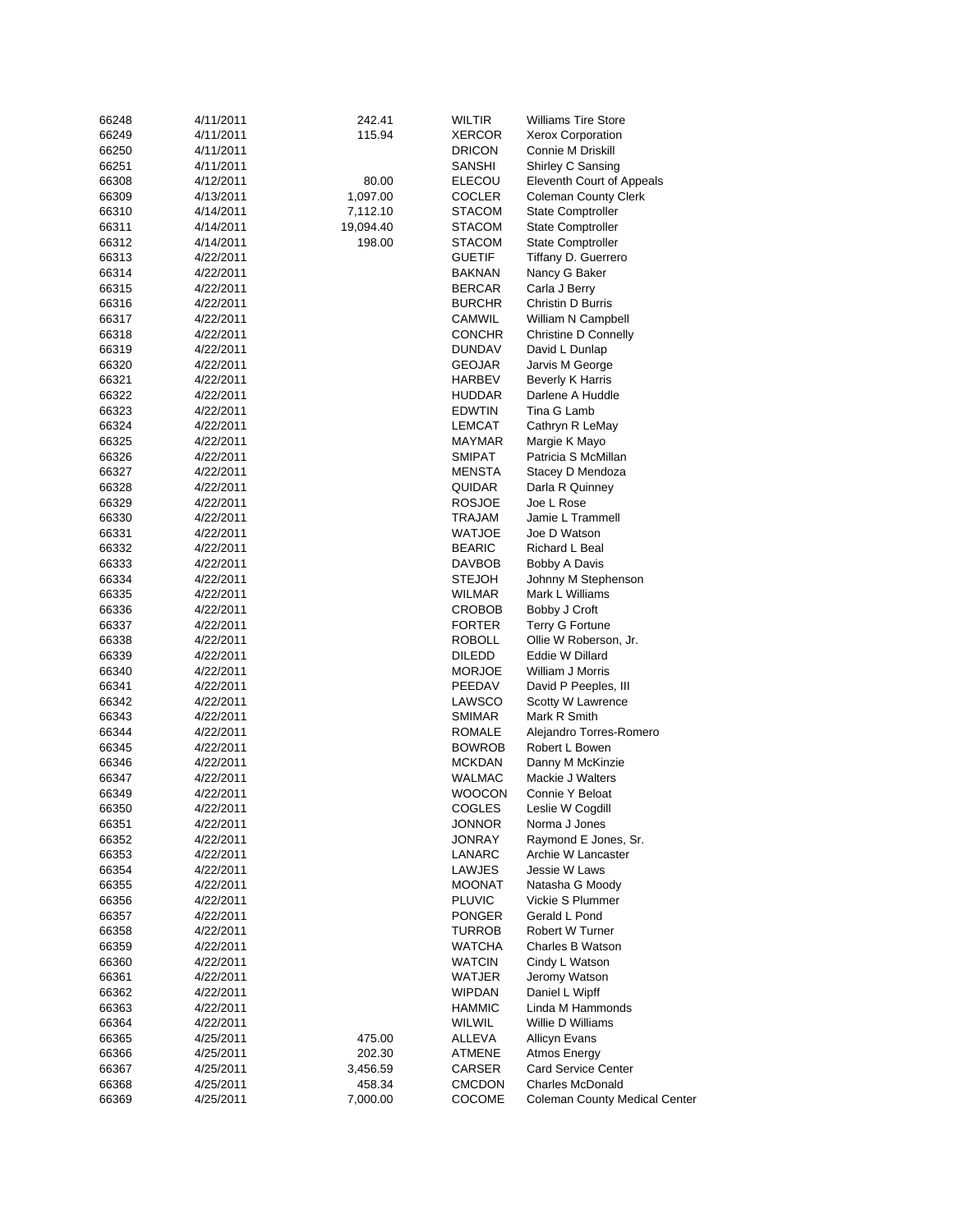| 66370 | 4/25/2011 | 28.08    | <b>FEDEX</b>  | FedEx                              |
|-------|-----------|----------|---------------|------------------------------------|
| 66371 | 4/25/2011 | 700.00   | JEFPRO        | Jeffrey A Propst                   |
| 66372 | 4/25/2011 | 193.29   | KAYLEM        | Kay LeMay                          |
| 66373 | 4/25/2011 | 70.14    | <b>KIROFF</b> | Kirbo's Office Systems             |
| 66374 | 4/25/2011 | 199.98   | <b>MAYDIS</b> | Margie Mayo District clerk         |
| 66375 | 4/25/2011 | 59.32    | <b>ORKPES</b> | <b>Orkin Pest Control</b>          |
| 66376 | 4/25/2011 | 815.00   | <b>PATHOW</b> | Patrick Howard.                    |
| 66377 | 4/25/2011 | 400.00   | <b>PAUJEN</b> | Paul Jensen                        |
| 66378 | 4/25/2011 | 190.00   | TMDCAL        | <b>TMDE Calibration</b>            |
| 66379 | 4/25/2011 | 750.00   | WALFUN        | Tom G. Walker Funeral Home Inc     |
| 66380 | 4/25/2011 | 154.79   | TOUCOM        | <b>Touchtone Communications</b>    |
| 66381 | 4/25/2011 | 46.00    | WADTUR        | <b>Wade Turner</b>                 |
| 66382 | 4/25/2011 |          | <b>DRICON</b> | <b>Connie M Driskill</b>           |
| 66383 | 4/25/2011 |          | <b>MCMTAM</b> | Tammy R McMillan                   |
| 66384 | 4/25/2011 |          | SANSHI        | Shirley C Sansing                  |
| 66392 | 4/25/2011 | 1,386.80 | <b>VERSOU</b> | Verizon Southwest                  |
| 66393 | 4/26/2011 | 20.00    | <b>CHIWEL</b> | Coleman County Child Welfare       |
| 66394 | 4/26/2011 | 40.00    | ZZMISC        | Jerry Chastain                     |
| 66395 | 4/26/2011 | 40.00    | ZZMISC        | Lance McWhorter                    |
| 66396 | 4/26/2011 | 40.00    | ZZMISC        | <b>Betty Watson</b>                |
| 66397 | 4/26/2011 | 40.00    | ZZMISC        | Linda S. Wright                    |
| 66398 | 4/26/2011 | 40.00    | ZZMISC        | Marcella Pond                      |
| 66399 | 4/26/2011 | 40.00    | ZZMISC        | Ronald Stubblefield                |
| 66400 | 4/26/2011 | 40.00    | <b>ZZMISC</b> | <b>Connie Headrick</b>             |
| 66401 | 4/26/2011 | 40.00    | ZZMISC        | Donald W. Cody                     |
| 66402 | 4/26/2011 | 40.00    | ZZMISC        | Doris Duke                         |
| 66403 | 4/29/2011 | 75.00    | <b>BURFIR</b> | Burkett Fire Dept.                 |
| 66404 | 4/29/2011 | 50.00    | COLFOO        | <b>Christian Family Ministries</b> |
| 66405 | 4/29/2011 | 5,300.00 | <b>CITCOL</b> | City of Coleman                    |
| 66406 | 4/29/2011 | 75.00    | <b>COMSHO</b> | Comanche Shores Fire Dept.         |
| 66407 | 4/29/2011 | 150.00   | CONVAL        | Concho Valley Regional Food        |
| 66408 | 4/29/2011 | 75.00    | <b>ECHBUR</b> | Echo Fire Department               |
| 66409 | 4/29/2011 | 75.00    | <b>GLCOVE</b> | Glen Cove Volunteer Fire Dept.     |
| 66410 | 4/29/2011 | 500.00   | JOHPEA        | John Pearce                        |
| 66411 | 4/29/2011 | 400.00   | <b>JOHWEE</b> | John Weeks                         |
| 66412 | 4/29/2011 | 75.00    | LAKCOL        | Lake Coleman VFD                   |
| 66413 | 4/29/2011 | 500.00   | <b>HEAHEM</b> | Law Office of Heath Hemphill PC    |
| 66414 | 4/29/2011 | 300.00   | <b>MENHEA</b> | Mental Health and Retardation      |
| 66415 | 4/29/2011 | 75.00    | <b>NOVFIR</b> | Novice Fire Department             |
| 66416 | 4/29/2011 | 200.00   | SANVOL        | Santa Anna Volunteer Fire          |
| 66417 | 4/29/2011 | 75.00    | SOUCOL        | South Coleman County Fire Dept     |
| 66418 | 4/29/2011 | 75.00    | <b>TALFIR</b> | <b>Talpa Fire Department</b>       |
| 66419 | 4/29/2011 | 500.00   | TAYCOU        | Taylor County Juvenile Probation   |
| 66420 | 4/29/2011 | 75.00    | <b>VALFIR</b> | Valera Fire Department             |

# **General Road and Bridge Fund**

| 66049 | 4/1/2011  | 79.58 GUARDI         | Guardian Life Insurance Company        |
|-------|-----------|----------------------|----------------------------------------|
| 66056 | 4/1/2011  | 31.90 TRALIF         | Conseco Life Insurance Co.             |
| 66060 | 4/1/2011  | 221.00 LISTBL        | <b>Blue Cross Blue Shield of Texas</b> |
| 66064 | 4/1/2011  | 8.047.38 BCBSTX      | T.A.C. Health Benefits Pool            |
| 66252 | 4/11/2011 | <b>28.90 HIRRIG</b>  | <b>HireRight Solutions Inc.</b>        |
| 66253 | 4/11/2011 | <b>187.20 WILTIR</b> | <b>Williams Tire Store</b>             |
| 66385 | 4/25/2011 | 140.00 ABIHYD        | Abilene Hydraulics LLC                 |
| 66386 | 4/25/2011 | 5.000.00 CENCOL      | Central Colorado SWCD No. 550          |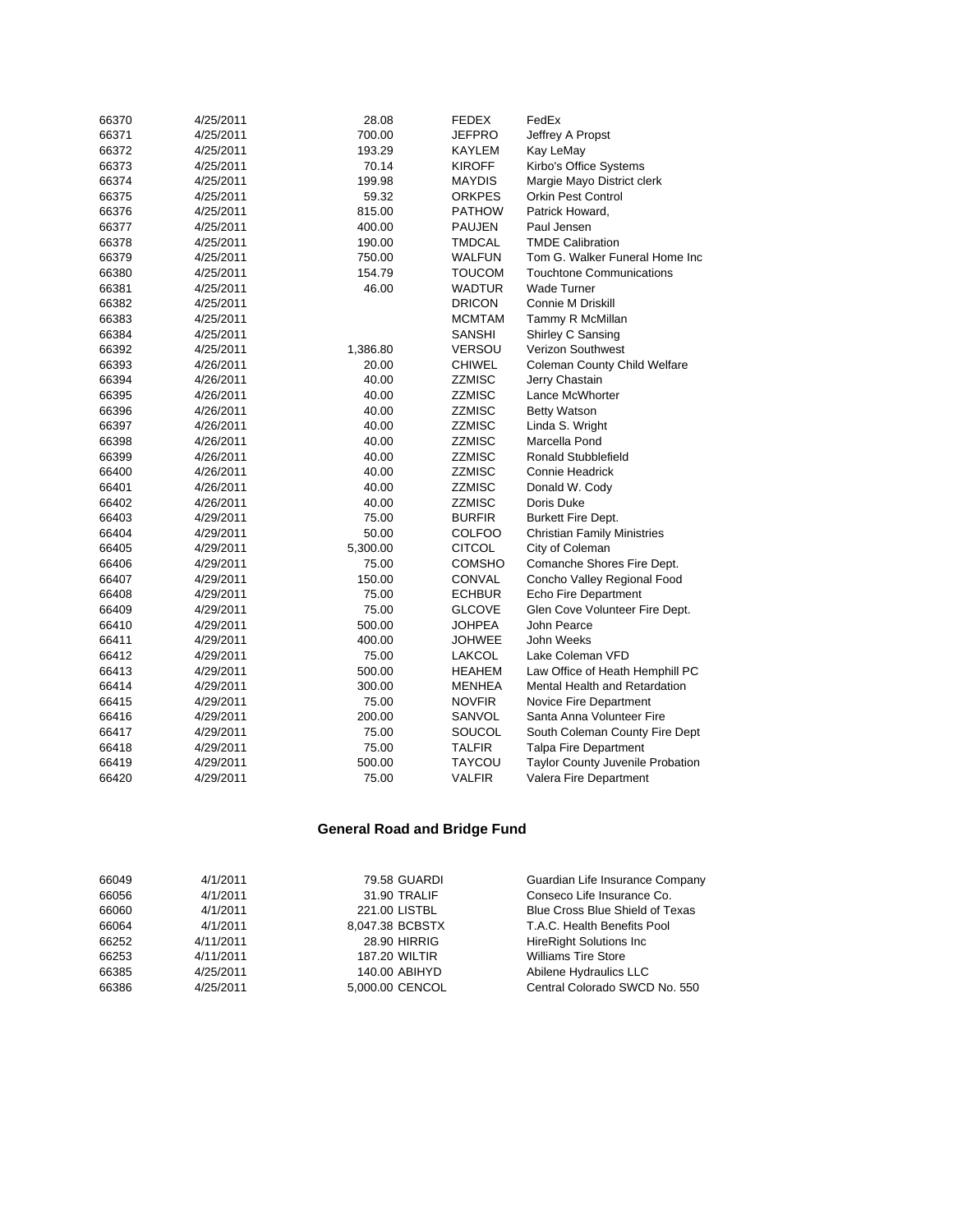### **Precinct No. 1**

| 66054 | 4/1/2011  | <b>19.22 LIFINV</b>  | Transamerica Life Insurance Company |
|-------|-----------|----------------------|-------------------------------------|
| 66065 | 4/1/2011  | 104.07 BCBSTX        | T.A.C. Health Benefits Pool         |
| 66153 | 4/6/2011  | 3.299.20 BERMKT      | <b>Berry Marketing</b>              |
| 66254 | 4/11/2011 | 36.93 BERMAR         | Berry Marketing Inc.                |
| 66255 | 4/11/2011 | 62.00 CITCOL         | City of Coleman                     |
| 66256 | 4/11/2011 | 44.58 COLELE         | Coleman County Electric Coop.       |
| 66257 | 4/11/2011 | 124.16 COOSUP        | Cooper Supply, Inc.                 |
| 66258 | 4/11/2011 | 1,355.68 FIRCOL      | First Coleman National Bank         |
| 66259 | 4/11/2011 | 82.71 HIGBRO         | Higginbotham Bros True Value        |
| 66260 | 4/11/2011 | <b>161.88 MONAUT</b> | Monroe Auto Parts                   |
| 66261 | 4/11/2011 | 13.36 O'REIL         | O'Reilly Auto Parts                 |
| 66262 | 4/11/2011 | 45.31 VERSOU         | Verizon Southwest                   |
| 66263 | 4/11/2011 | 41.00 WILTIR         | <b>Williams Tire Store</b>          |
| 66387 | 4/25/2011 | 91.00 MIDAME         | Mid-American Research Chemical      |
| 66388 | 4/25/2011 | 3.27 TOUCOM          | Touchtone Communications            |
|       |           |                      |                                     |

### **Precinct No. 2**

| 66066 | 4/1/2011  | 641.56 BCBSTX        | T.A.C. Health Benefits Pool      |
|-------|-----------|----------------------|----------------------------------|
| 66154 | 4/6/2011  | 2,780.95 BERMKT      | <b>Berry Marketing</b>           |
| 66264 | 4/11/2011 | <b>18.29 AIRSOU</b>  | Airgas Southwest                 |
| 66265 | 4/11/2011 | 36.50 BERMAR         | Berry Marketing Inc.             |
| 66266 | 4/11/2011 | 1,622.34 BILWIL      | <b>Bill Williams Tire Center</b> |
| 66267 | 4/11/2011 | <b>112.50 CITSAN</b> | City of Santa Anna               |
| 66268 | 4/11/2011 | 27.93 CCTELE         | Coleman County Telephone Coop.   |
| 66269 | 4/11/2011 | 98.93 COOSUP         | Cooper Supply, Inc.              |
| 66270 | 4/11/2011 | 950.09 GSTRUC        | G's Truck Shop                   |
| 66271 | 4/11/2011 | 82.02 HIGBRO         | Higginbotham Bros True Value     |
| 66272 | 4/11/2011 | 587.49 JACGAR        | Jack's Garage                    |
| 66273 | 4/11/2011 | 9.59 JOHIMP          | Johnson Implement Company        |
| 66274 | 4/11/2011 | 30.00 MAHTRA         | <b>Mahan Enterprises</b>         |
| 66275 | 4/11/2011 | 70.53 MONAUT         | Monroe Auto Parts                |
| 66276 | 4/11/2011 | 654.46 O'REIL        | <b>O'Reilly Auto Parts</b>       |
| 66277 | 4/11/2011 | 156.26 ROBTRU        | <b>Roberts Truck Center</b>      |
| 66278 | 4/11/2011 | <b>20.00 TIRSHO</b>  | The Tire Shop                    |
| 66279 | 4/11/2011 | 70.59 WTU            | West Texas Utilities Company     |
| 66280 | 4/11/2011 | 35.22 WESTRA         | Western Trailer and Equipment    |
| 66281 | 4/11/2011 | 230.00 WILTIR        | <b>Williams Tire Store</b>       |
| 66389 | 4/25/2011 | 120.32 MCCEQU        | McCarty Equipment Co., Inc.      |
|       |           |                      |                                  |

## **Precinct No. 3**

| 66051 | 4/1/2011  | 36.29 GUARDI    | Guardian Life Insurance Company                |
|-------|-----------|-----------------|------------------------------------------------|
| 66067 | 4/1/2011  | 188.90 BCBSTX   | T.A.C. Health Benefits Pool                    |
| 66282 | 4/11/2011 | 32.27 COLELE    | Coleman County Electric Coop.                  |
| 66283 | 4/11/2011 | 21.61 COLWAT    | <b>Coleman County Special Utility District</b> |
| 66284 | 4/11/2011 | 20.97 CCTELE    | Coleman County Telephone Coop.                 |
| 66285 | 4/11/2011 | 3.86 COOSUP     | Cooper Supply, Inc.                            |
| 66286 | 4/11/2011 | 1,936.68 FIRCOL | First Coleman National Bank                    |
| 66287 | 4/11/2011 | 54.92 HIGBRO    | Higginbotham Bros True Value                   |
| 66288 | 4/11/2011 | 557.04 MONAUT   | Monroe Auto Parts                              |
| 66289 | 4/11/2011 | 46.20 DUNDIS    | Trashaway/Duncan #691                          |
| 66290 | 4/11/2011 | 72.81 WARCAT    | Warren CAT                                     |
| 66291 | 4/11/2011 | 829.94 WILTIR   | <b>Williams Tire Store</b>                     |
| 66348 | 4/18/2011 | 3.213.15 BERMKT | <b>Berry Marketing</b>                         |
|       |           |                 |                                                |